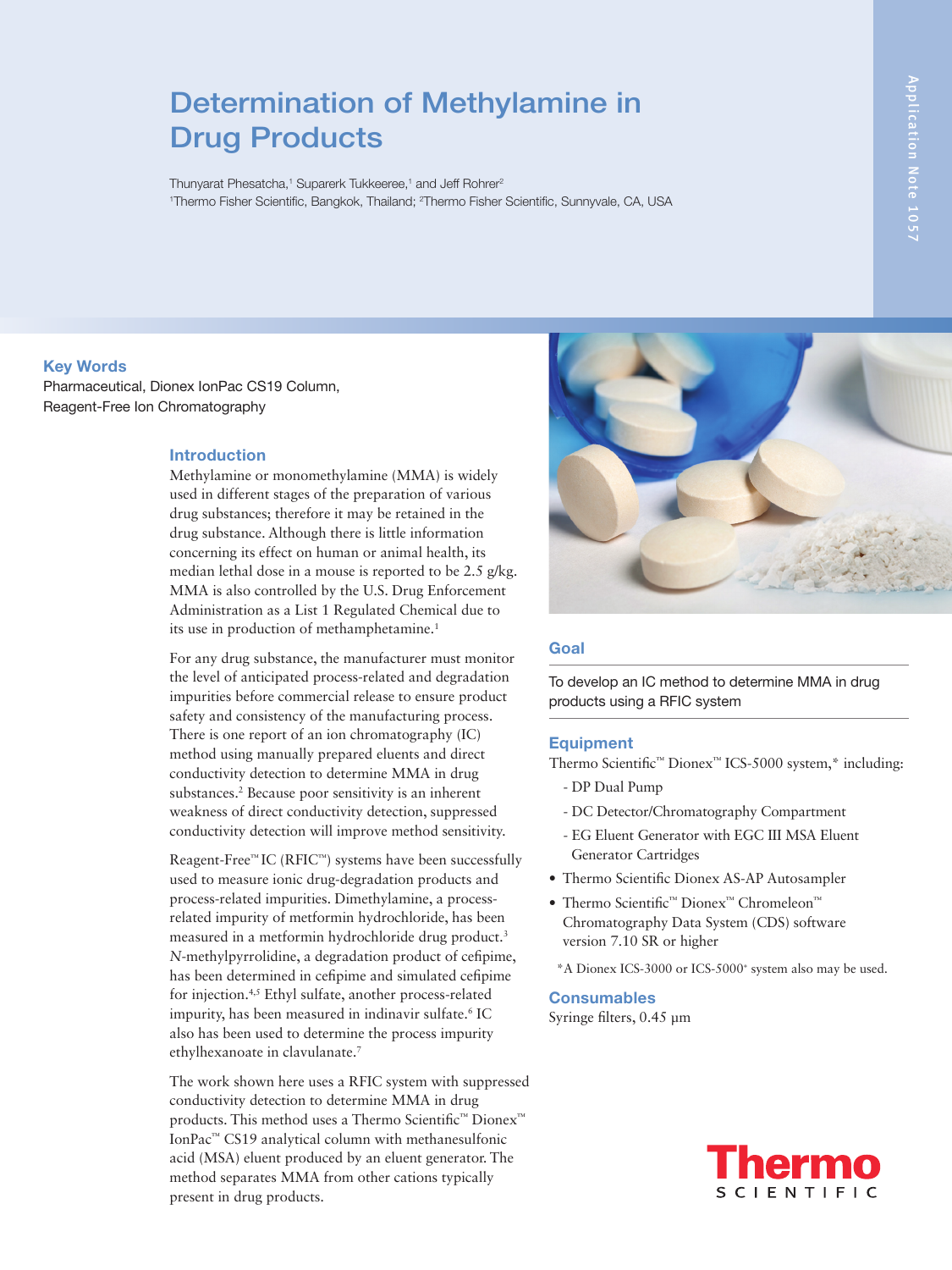## 2 Reagents and Standards

- Deionized (DI) water, Type I reagent grade, 18 MΩ-cm resistivity or better
- Methylamine  $(CH_3NH_2)$  solution 40 wt. % in  $H_2O$ (Sigma-Aldrich® P/N 426466)
- Methanol (CH<sub>3</sub>OH), HPLC grade
- Hydrochloric acid (HCl), 37%

## Preparation of Solutions and Reagents Eluent

The EG produces the eluent using the Dionex EGC III MSA Cartridge and DI water supplied by the pump. The eluent concentration is controlled by the Chromeleon CDS software. The EG degasser requires 14 MPa (2000 psi) system backpressure, which ensures optimal removal of the gas produced by the EG. For more information about adding system backpressure, refer to the Dionex ICS-5000 Ion Chromatography System Operator's Manual or any other Thermo Scientific Dionex RFIC system operator's manual.

#### Hydrochloric Acid, 0.5 M

Add approximately 500 mL of DI water to a 1 L volumetric flask. Slowly add 42 mL of 37% HCl to the same flask and bring to volume with DI water.

#### MMA Stock Standard Solution, 1000 mg/L

Add 0.25 mL of 40% MMA solution to a 100 mL volumetric flask and bring to volume with DI water.

#### MMA Stock Standard Solution, 10 mg/L

Add 1 mL of 1000 mg/L MMA stock standard solution to a 100 mL volumetric flask and bring to volume with DI water.

#### *Working standard solutions*

Add the appropriate volumes of 10 mg/L MMA stock standard solution (Table 1) into separate 100 mL volumetric flasks, bring to volume with DI water, and mix.

Table 1. Preparation of the working standards.

| <b>Level</b> | <b>Volume of MMA Stock</b><br><b>Standard Solution</b><br>(mL) | <b>Concentration</b><br>$(\mu g/L)$ |
|--------------|----------------------------------------------------------------|-------------------------------------|
|              | 0.10                                                           | 10                                  |
| 2            | 0.20                                                           | 20                                  |
| 3            | 0.30                                                           | 30                                  |
|              | 0.40                                                           | 40                                  |
| 5            | 0.50                                                           |                                     |

#### **Samples**

- Alfuzosin
- Sertraline Hydrochloride

## Sample Preparation

## Unspiked Sample

Weigh each drug tablet and grind it to a fine powder. Add DI water for the sample dissolution to make 100-fold and 200-fold dilutions of the alfuzosin and sertraline hydrochloride samples, respectively. For example, for the first tablet of each drug product listed in Table 2, add 36.6 g of DI water to 0.366 g alfuzosin and add 32.6 g of DI water to 0.163 g sertraline HCl. Filter 3 mL of sample using a 0.45 µm syringe filter, then discard the first 2 mL while collecting the final mL sample in a sample vial. Keep the rest of the sample for spiked sample preparation.

Table 2. Weights of the drug product samples (g/tablet).

| <b>Tablet No.</b> | <b>Alfuzosin</b> | <b>Sertraline HCI</b> |
|-------------------|------------------|-----------------------|
|                   | 0.366            | 0.163                 |
|                   | 0.368            | 0.160                 |
|                   | 0.365            | 0.163                 |

#### Spiked Sample

Because the amount of MMA in a drug tablet and each drug product may vary, spike the sample with a known amount of MMA to assess method accuracy. Prepare the sample by adding 10 µL of 10 mg/L MMA stock standard to a 10 mL volumetric flask and bring to volume with the sample solution. Filter the spiked sample solution using a 0.45 µm syringe filter prior to injection.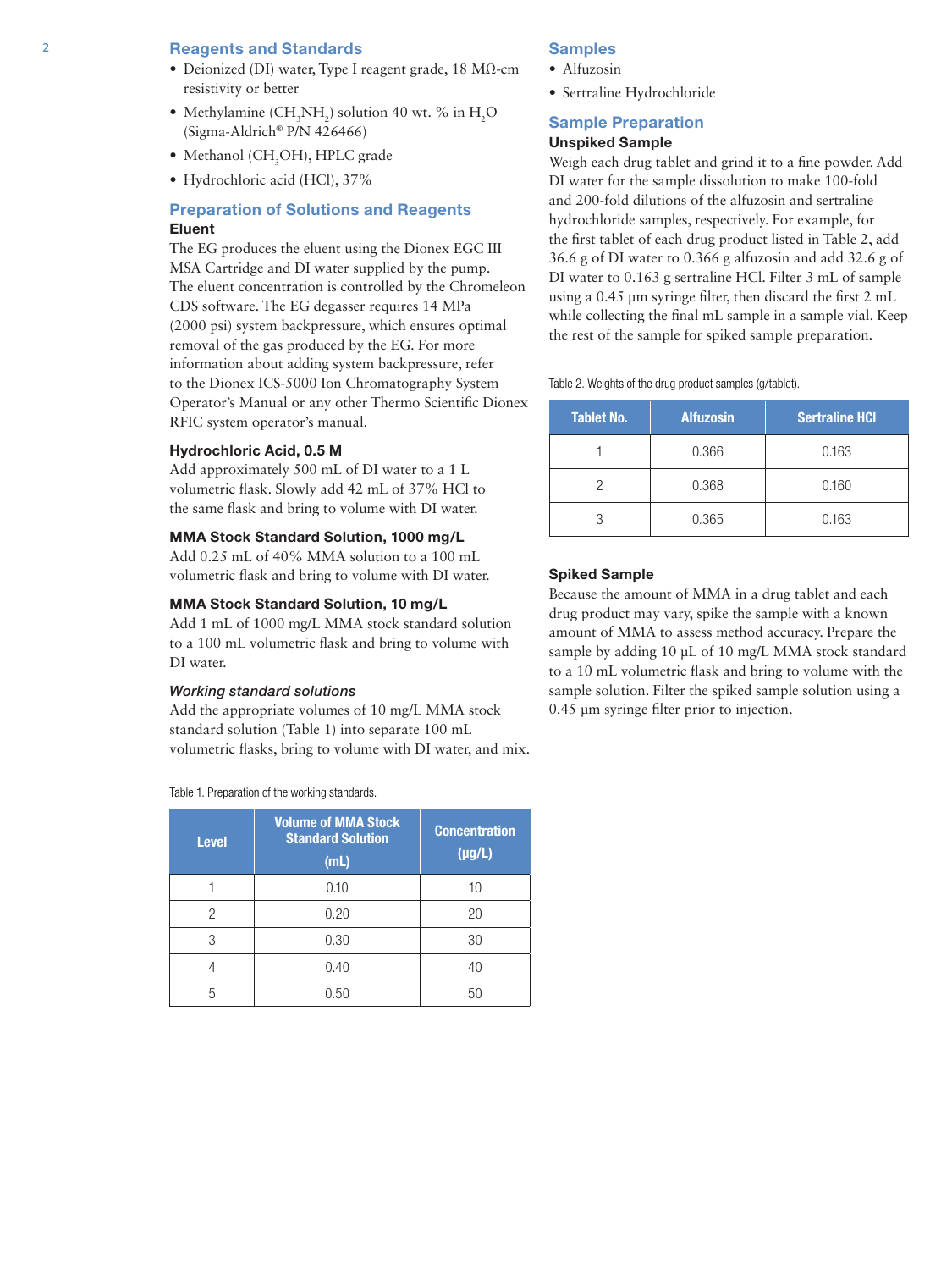|                      | <b>Pump 1 (0.5 mL/min)</b>                               |                                                | <b>Pump 2 (1.0 mL/min)</b>    |                                                |                                                                                                                |
|----------------------|----------------------------------------------------------|------------------------------------------------|-------------------------------|------------------------------------------------|----------------------------------------------------------------------------------------------------------------|
| <b>Time</b><br>(min) | A: DI Water<br><b>B: Methanol</b><br><b>C: 0.5 M HCI</b> | <b>Injection</b><br>Valve 1<br><b>Position</b> | <b>Conc of Eluent</b><br>(mM) | <b>Injection</b><br>Valve 2<br><b>Position</b> | <b>Remarks</b>                                                                                                 |
| $-7.0$               |                                                          | Load                                           | 1.7                           |                                                | Flush concentrator with DI water                                                                               |
| $-5.0$               | 100% A                                                   |                                                | 1.7                           | Load                                           | Dionex AS-AP Autosampler starts loading sample into the<br>sample loop and flushing sample to the concentrator |
| 0.0                  |                                                          |                                                | 1.7                           | Inject                                         | Start sample analysis                                                                                          |
| 1.0                  | 90% B                                                    | Inject                                         | 1.7                           |                                                | Clean the Dionex IonPac NG1-10 um quard column with                                                            |
| 11.0                 | 10% C                                                    |                                                | 1.7                           |                                                | 10% HCI and 90% methanol                                                                                       |
| 12.0                 |                                                          |                                                | 1.7                           |                                                |                                                                                                                |
| 16.0                 | $100\%$ A                                                |                                                | 11.0                          |                                                | Equilibrate the Dionex IonPac NG1-10 um quard column                                                           |
| 25.0                 |                                                          |                                                | 11.0                          |                                                |                                                                                                                |

## On-Line Sample Preparation

Perform off-line sample preparation as previously described. Inject the sample solution for on-line preparation by passing it through the Dionex IonPac NG1-10 µm Guard Column to trap hydrophobic compounds that would otherwise contaminate the analytical column. After MMA is trapped on the Dionex IonPac TCC-LP1 Low Pressure Cation Concentrator column, transfer it to the Dionex IonPac CS19 cationexchange analytical column for analysis. After the transfer of MMA to the analytical column, wash the Dionex IonPac NG1-10 µm Guard Column with 0.5 M HCl and methanol. Figure 1 shows the system configuration and Figure 2 shows a DI water blank using this configuration with the program detailed in Table 3.





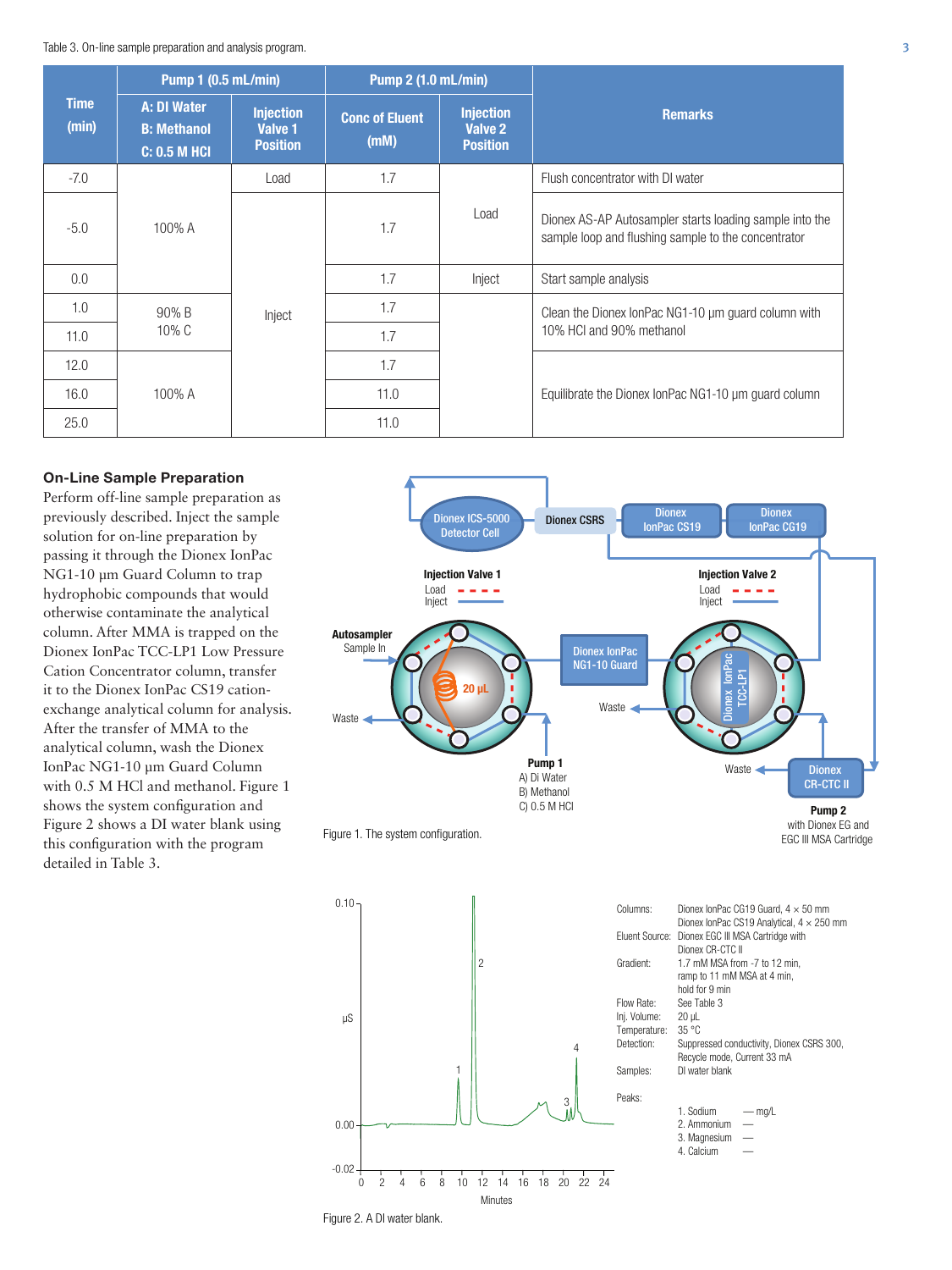| 4 | <b>Conditions</b>          |                                                                                                                                                                                    |  |  |  |
|---|----------------------------|------------------------------------------------------------------------------------------------------------------------------------------------------------------------------------|--|--|--|
|   | Column:                    | Dionex IonPac CG19 Guard, $4 \times 50$ mm<br>(P/N 076027)                                                                                                                         |  |  |  |
|   |                            | Dionex IonPac CS19 Analytical, $4 \times 250$ mm<br>(P/N 076026)                                                                                                                   |  |  |  |
|   | Concentrator:              | Dionex IonPac TCC-LP1 Low Pressure Cation<br>Concentrator, $4 \times 35$ mm (P/N 046027)                                                                                           |  |  |  |
|   | Trap Column:               | Dionex IonPac NG1-10 $\mu$ m Guard, 4 $\times$ 35 mm<br>(P/N 039567)                                                                                                               |  |  |  |
|   | Fluent Source:             | Dionex EGC III MSA Cartridge (P/N 074535) with<br>Thermo Scientific Dionex CR-CTC II Continuously<br>Regenerated Cation Trap Column (P/N 066262)                                   |  |  |  |
|   | Gradient:                  | See Table 3.                                                                                                                                                                       |  |  |  |
|   | Flow Rate:                 | See Table 3.                                                                                                                                                                       |  |  |  |
|   | Inj. Volume:               | 20 µL                                                                                                                                                                              |  |  |  |
|   | Temperature:               | 35 °C                                                                                                                                                                              |  |  |  |
|   | Detection:                 | Suppressed conductivity, Thermo Scientific <sup>™</sup><br>Dionex <sup>™</sup> CSRS™ 300 Cation Self-Regenerating<br>Suppressor, 4 mm (P/N 064556),<br>Recycle mode, current 33 mA |  |  |  |
|   | <b>Total Conductivity:</b> | $-0.35 \,\mathrm{\upmu S}$                                                                                                                                                         |  |  |  |

MMA is a primary amine that can be separated from six common cations using the Dionex IonPac CS19 column. As shown in Figure 3, MMA was well separated from the other common cations using a gradient of MSA. The MSA eluent was produced automatically by pumping DI water through the Dionex EGC III MSA cartridge, with the concentration controlled by Chromeleon CDS software. The Dionex IonPac CS19 column was designed to deliver good peak shapes for amines, which is evident in Figure 3.

The method linearity was studied by preparing eight different concentrations of the MMA standard ranging from 10 to 125 µg/L. The prepared standard solutions were then injected and the peak area response was measured. The peak area response was plotted versus the standard concentration (Figure 4) and the data were fitted into two ranges. The results show that the plot is more linear in the range of 10–50 µg/L. The coefficients of determination  $(r^2)$  for the ranges of 10–125  $\mu$ g/L (Figure 4A) and 10–50 µg/L (Figure 4B) are reported in Table 4. Although it may be possible to use the larger range, the MMA concentrations are expected to fall within the smaller range, which was used for method

Results and Discussion

Separation

Linearity Range

calibration.

| Columns:                                                 | Dionex IonPac CG19 Guard, $4 \times 50$ mm                                                                     | Peaks:                                 |                          |
|----------------------------------------------------------|----------------------------------------------------------------------------------------------------------------|----------------------------------------|--------------------------|
| Eluent Source:                                           | Dionex IonPac CS19 Analytical, $4 \times 250$ mm<br>Dionex EGC III MSA Cartridge with<br>Dionex CR-CTC II      | 1. Lithium<br>2. Sodium<br>3. Ammonium | $0.1$ mg/L<br>0.4<br>0.5 |
| Gradient:                                                | 1.7 mM MSA from -7 to 12 min,<br>ramp to 11 mM MSA at 4 min,<br>hold for 9 min                                 | 4. MMA<br>5. Potassium                 | 1.0<br>1.0<br>0.5        |
| Flow Rate:<br>Inj. Volume:<br>Temperature:<br>Detection: | See Table 3<br>$20 \mu L$<br>35 °C<br>Suppressed conductivity, Dionex CSRS 300,<br>Recycle mode, Current 33 mA | 6. Magnesium<br>7. Calcium             | 1.0                      |
| Samples:                                                 | Six common cations and the MMA standard                                                                        |                                        |                          |
| 3.0                                                      |                                                                                                                |                                        |                          |
| μS                                                       |                                                                                                                |                                        |                          |
| 0.0                                                      |                                                                                                                |                                        |                          |

0 5 10 15 20 25

Minutes

Figure 3. Six common cations and the MMA standard.

-0.5



Figure 4. The plot of area response versus MMA standard concentration.

| <b>Concentration (µg/L)</b> |                |         |                |         |         |                |         | <b>Result</b> |
|-----------------------------|----------------|---------|----------------|---------|---------|----------------|---------|---------------|
| <b>Level 1</b>              | <b>Level 2</b> | Level 3 | <b>Level 4</b> | Level 5 | Level 6 | <b>Level 7</b> | Level 8 | $r^2$         |
| 10 <sup>°</sup>             | 20             | 30      | 40             | 50      | 75      | 100            | 125     | 0.99429       |
| 10                          | 20             | 30      | 40             | 50      |         |                |         | 0.99911       |

| Table 4. Concentrations of MMA used for the linearity study. |  |  |
|--------------------------------------------------------------|--|--|
|--------------------------------------------------------------|--|--|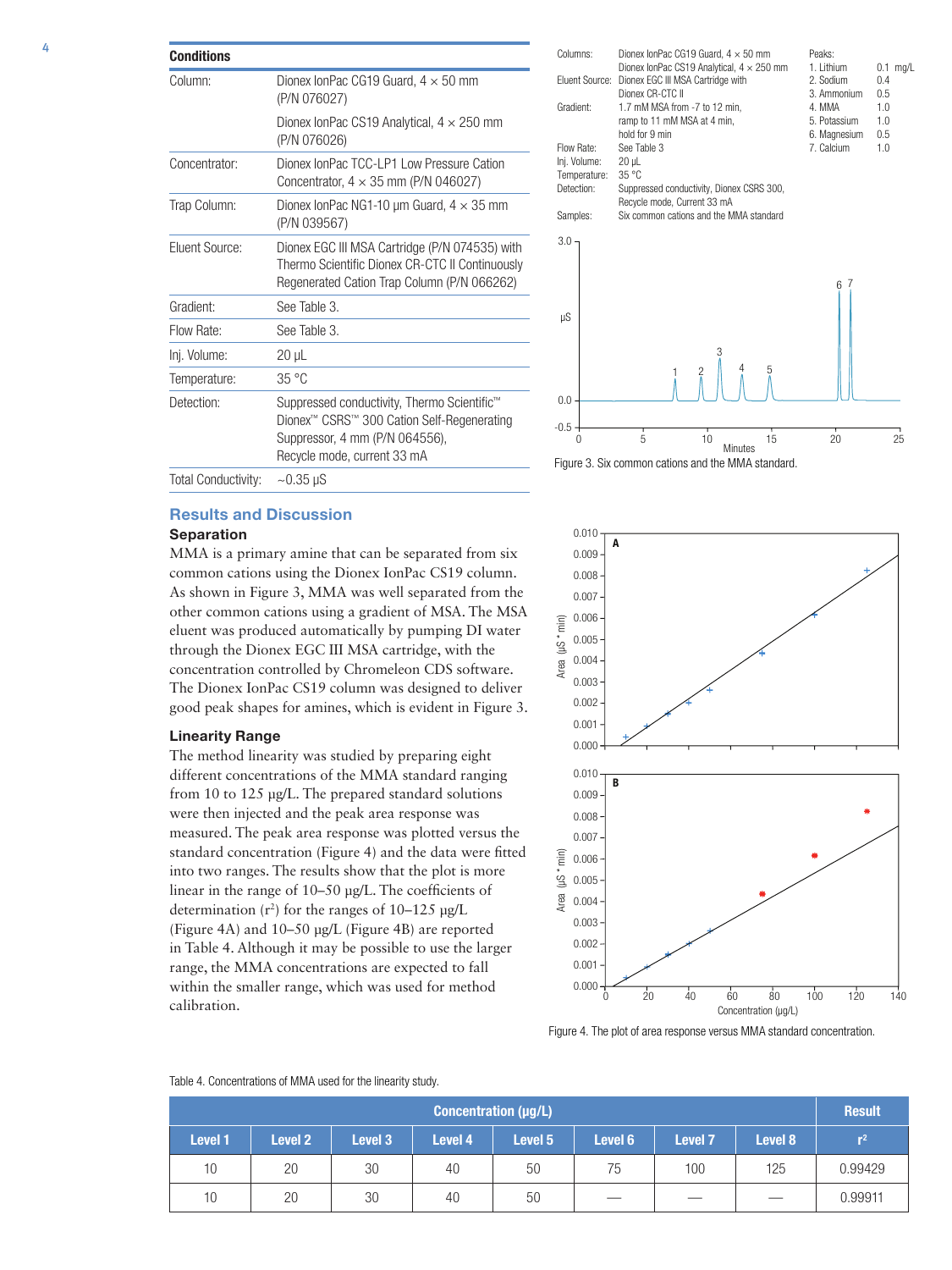| <b>Concentration (µg/L)</b> |                |         |         |         |          | <b>Result</b>  |               |              |
|-----------------------------|----------------|---------|---------|---------|----------|----------------|---------------|--------------|
| <b>Level 1</b>              | <b>Level 2</b> | Level 3 | Level 4 | Level 5 | # Points | r <sup>2</sup> | <b>Offset</b> | <b>Slope</b> |
| 10                          | 20             | 30      | 40      | 50      | 15       | 0.99911        | $-0.0003$     | 0.0001       |

## Method Calibration

The method was calibrated before the sample analysis using five concentrations of MMA ranging from 10 to 50 µg/L. The method shows a linear relationship between the analyte concentration and peak area of MMA. The coefficient of determination for the line was 0.9991. Figure 5 shows the overlay of chromatograms of the working (calibration) standards. Table 5 shows the concentrations of the working standards and the calibration result.

#### Method Detection Limit

The method detection limit (MDL) was estimated using the signal-to-noise (S/N) ratio of the spiked sample injection with the MDL defined as 3× S/N. The MDLs calculated from both spiked samples of both drug products were 1.2 µg/L. Note that a 20 µL injection volume (the same as that used in Reference 2) was used, and the calculated MDL was significantly lower than the value reported for nonsuppressed conductivity detection in Reference 2. This highlights the expected sensitivity benefit of using suppressed rather than nonsuppressed conductivity detection.

#### Sample Analysis

Two drug products, one containing sertraline hydrochloride and one containing alfuzosin, were purchased from a pharmacy in Bangkok, Thailand. The samples were prepared three times with one tablet used for each preparation as described in the Sample Preparation section. Five sample injections were made for each preparation. MMA was found in the sertraline hydrochloride drug product sample in each sample preparation at concentrations of 16.3, 15.6, and 33.2 µg/L. There was no MMA found in the alfuzosin drug product sample.

Columns: Dionex IonPac CG19 Guard,  $4 \times 50$  mm Dionex IonPac CS19 Analytical,  $4 \times 250$  mm Eluent Source: Dionex EGC III MSA Cartridge with Dionex CR-CTC II Gradient: 1.7 mM MSA from -7 to 12 min, ramp to 11 mM MSA at 4 min, hold for 9 min<br>Flow Rate: See Table 3 See Table 3<br>20 uL Ini. Volume: Temperature: 35 °C Detection: Suppressed conductivity, Dionex CSRS 300, Recycle mode, Current 33 mA Samples: Working Standards Peaks: 1. Sodium — ug/L 2. Ammonium<br>3. MMA 10, 20, 30, 40, & 50 4. Magnesium 5. Calcium 0 5 10 <sub>Minuto</sub> 15 20 25  $-0.02 -$ 0.00  $0.10 -$ 1 2 5  $\frac{3}{4}$   $\frac{4}{4}$ Minutes µS

Figure 5. Overlay of chromatograms of the working standards.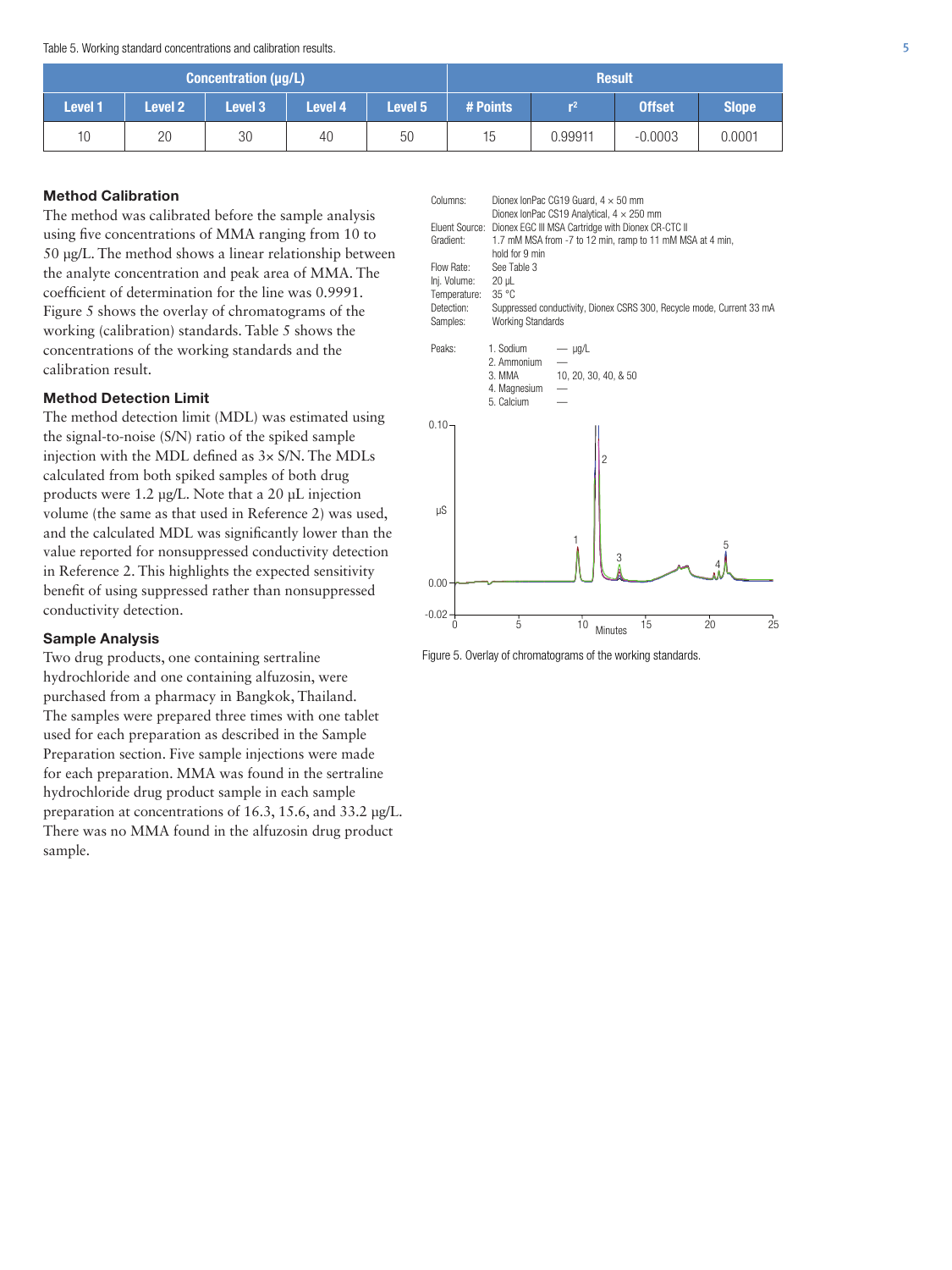|                      | <b>Found Amount (µg/L)</b> |                      |               |                      |               |                      |  |  |  |
|----------------------|----------------------------|----------------------|---------------|----------------------|---------------|----------------------|--|--|--|
| <b>Injection No.</b> | 1                          |                      |               | $\overline{2}$       | 3             |                      |  |  |  |
|                      | <b>Sample</b>              | <b>Spiked Sample</b> | <b>Sample</b> | <b>Spiked Sample</b> | <b>Sample</b> | <b>Spiked Sample</b> |  |  |  |
| ٠                    |                            | 11.3                 |               | 10.8                 |               | 10.3                 |  |  |  |
| $\overline{2}$       |                            | 11.4                 |               | 10.6                 |               | 10.7                 |  |  |  |
| 3                    |                            | 11.4                 |               | 10.5                 |               | 10.5                 |  |  |  |
| $\overline{4}$       |                            | 11.3                 |               | 10.6                 |               | 10.1                 |  |  |  |
| 5                    |                            | 11.1                 |               | 10.7                 |               | 10.6                 |  |  |  |
| Average              |                            | 11.3                 |               | 10.6                 |               | 10.4                 |  |  |  |
| <b>RSD</b>           |                            | 1.1                  |               | 1.3                  |               | 2.1                  |  |  |  |
| Spiked Conc (µg/L)   | 10                         |                      | 10            |                      | 10            |                      |  |  |  |
| Recovery (%)         |                            | 113                  | 106           |                      | 104           |                      |  |  |  |

To evaluate method accuracy, the spiked samples were prepared three times and five injections of each spiked sample were made to quantify MMA. The measured concentrations were then compared to the spiked plus endogenous concentration. The analysis of spiked alfuzosin-containing samples yielded MMA recoveries of 104–113% with RSDs for each set of five injections of 1.1–2.1% (Table 6). Figure 6 shows the overlay of chromatograms of unspiked and spiked alfuzosincontaining samples. Analysis of the spiked sertraline hydrochloride product sample yielded MMA recoveries of 99.8–106% with RSDs for each set of five injections of 0.31–1.4% (Table 7). Figure 7 shows the overlay of chromatograms of unspiked and spiked sertraline hydrochloride-containing samples.



Figure 6. Overlay of chromatograms of unspiked (A) and spiked (B) alfuzosincontaining samples.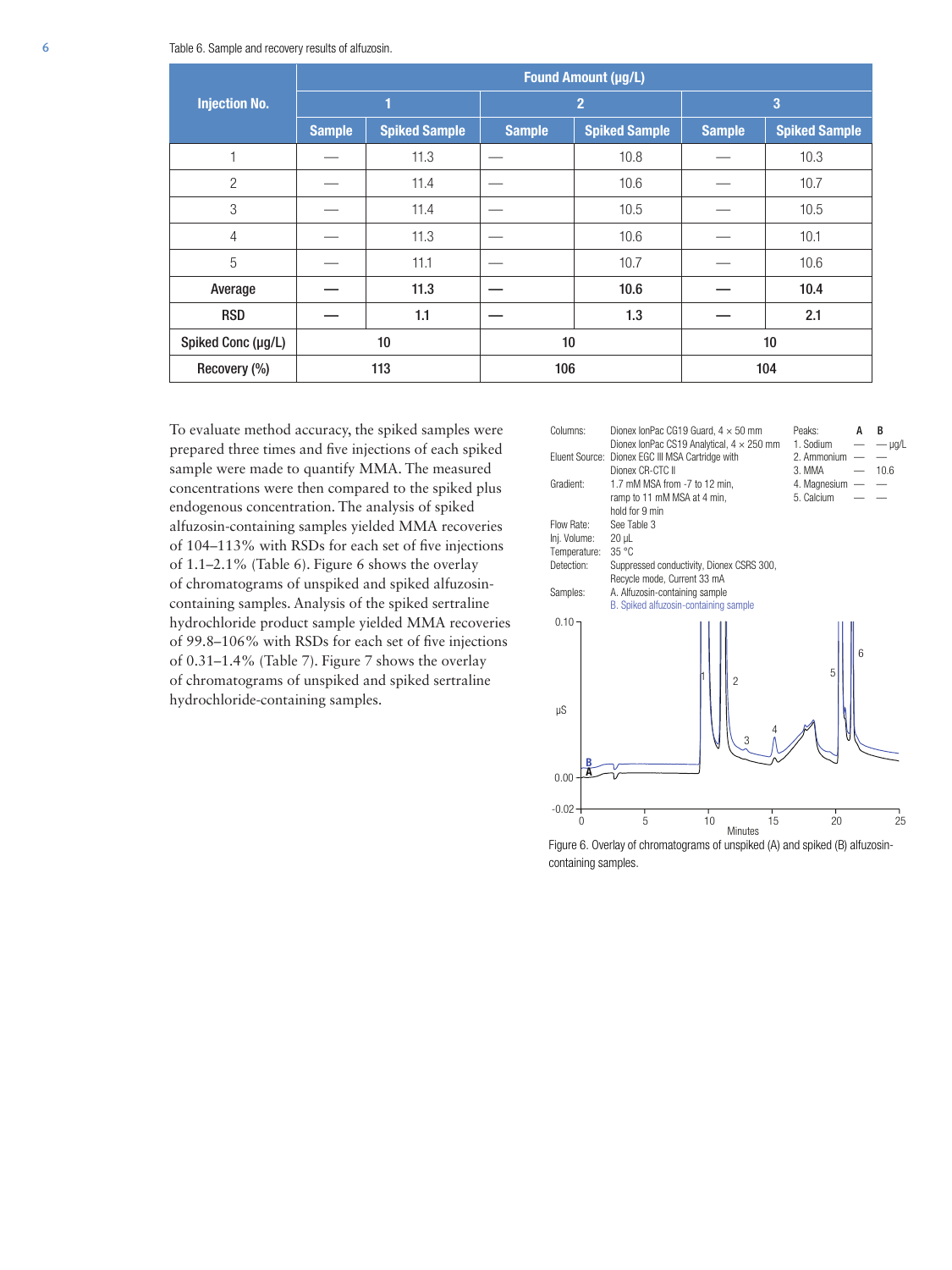|                      | <b>Found Amount (µg/L)</b> |                      |               |                      |               |                      |  |  |  |
|----------------------|----------------------------|----------------------|---------------|----------------------|---------------|----------------------|--|--|--|
| <b>Injection No.</b> | 1                          |                      |               | $\overline{2}$       | 3             |                      |  |  |  |
|                      | <b>Sample</b>              | <b>Spiked Sample</b> | <b>Sample</b> | <b>Spiked Sample</b> | <b>Sample</b> | <b>Spiked Sample</b> |  |  |  |
| н                    | 16.4                       | 26.4                 | 15.5          | 25.6                 | 33.2          | 43.4                 |  |  |  |
| $\overline{2}$       | 16.1                       | 26.4                 | 15.7          | 25.9                 | 33.6          | 43.8                 |  |  |  |
| 3                    | 16.5                       | 26.5                 | 15.5          | 25.3                 | 33.2          | 44.0                 |  |  |  |
| 4                    | 16.3                       | 26.4                 | 15.4          | 25.7                 | 33.2          | 44.2                 |  |  |  |
| 5                    | 16.2                       | 26.6                 | 16.0          | 25.5                 |               | 43.8                 |  |  |  |
| Average              | 16.3                       | 26.5                 | 15.6          | 25.6                 |               | 43.8                 |  |  |  |
| <b>RSD</b>           | 1.0                        | 0.31                 | 1.4           | 0.93                 | 0.62          | 0.68                 |  |  |  |
| Spiked Conc (µg/L)   | 10                         |                      | 10            |                      | 10            |                      |  |  |  |
| Recovery (%)         |                            | 101                  |               | 99.8                 |               | 104                  |  |  |  |



hydrochloride-containing samples.

#### **Conclusion**

This study demonstrates an accurate and reproducible method with a RFIC system with suppressed conductivity detection for the determination of MMA in drug products. The method uses simple off-line sample preparation followed by an on-line step to complete the sample preparation before analysis. This approach requires only 32 min per analysis. The eluent is produced by an eluent generator to preclude the labor and potential error associated with eluent preparation.

7